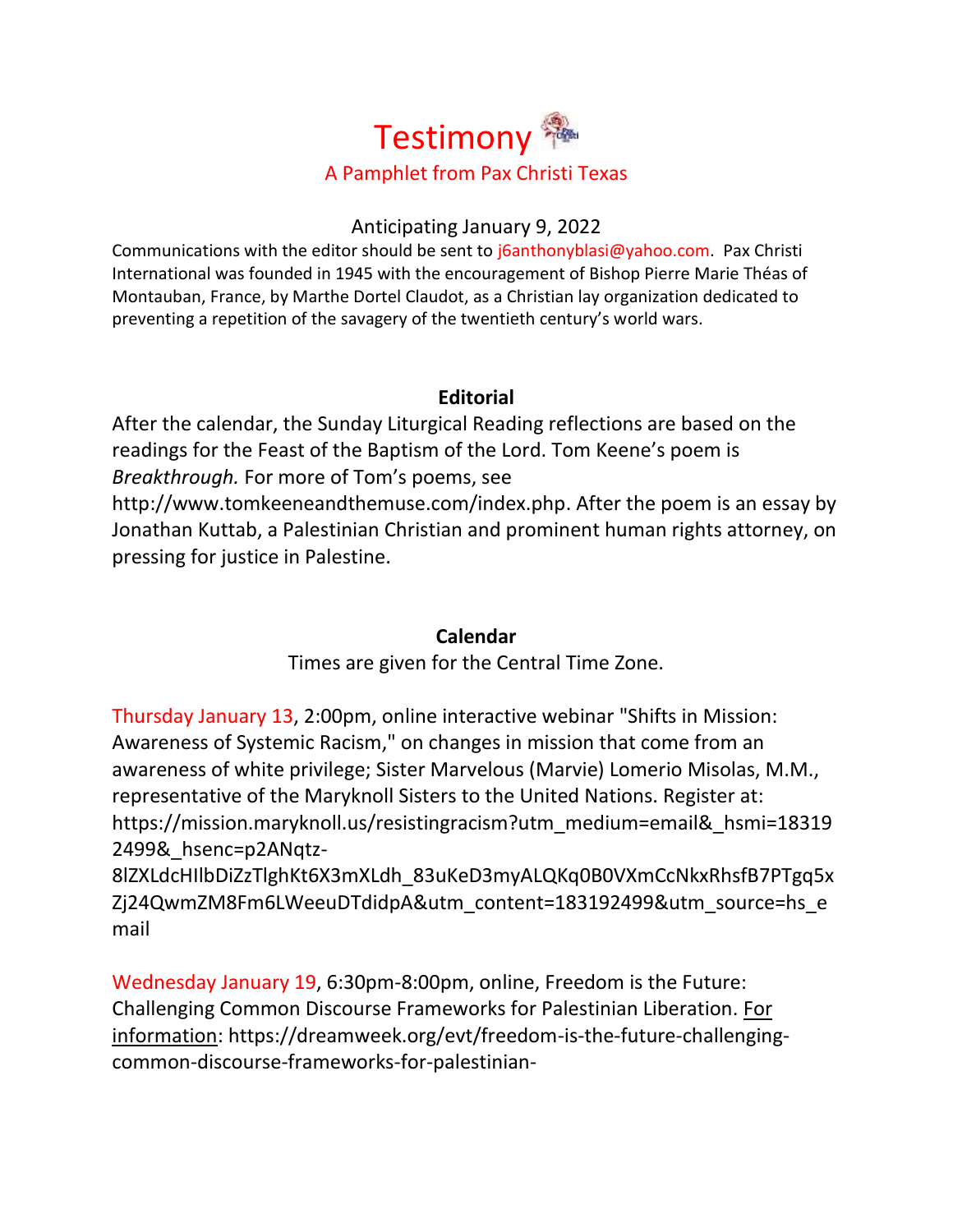[liberation/?fbclid=IwAR0jfWgNWiU1\\_WE6Ak11ROMLW](https://dreamweek.org/evt/freedom-is-the-future-challenging-common-discourse-frameworks-for-palestinian-liberation/?fbclid=IwAR0jfWgNWiU1_WE6Ak11ROMLW-btFCX_zgqUZgrV8cTx0Qh1oHc4ZT5_W0c)[btFCX\\_zgqUZgrV8cTx0Qh1oHc4ZT5\\_W0c](https://dreamweek.org/evt/freedom-is-the-future-challenging-common-discourse-frameworks-for-palestinian-liberation/?fbclid=IwAR0jfWgNWiU1_WE6Ak11ROMLW-btFCX_zgqUZgrV8cTx0Qh1oHc4ZT5_W0c) To register: [https://docs.google.com/forms/d/e/1FAIpQLScdCUpPaIq5TTjk9AHv-](https://docs.google.com/forms/d/e/1FAIpQLScdCUpPaIq5TTjk9AHv-MDq2VseAbrk-agrVc6xY_6CtfGlEw/viewform)[MDq2VseAbrk-agrVc6xY\\_6CtfGlEw/viewform](https://docs.google.com/forms/d/e/1FAIpQLScdCUpPaIq5TTjk9AHv-MDq2VseAbrk-agrVc6xY_6CtfGlEw/viewform)

Tuesday January 25, 9:00am-10:15am, online "Reading the Bible against the Bible: Reimagining the Marginalized" Anthony Pinn (Rice University). Register at: <https://hopin.com/events/midwinter-lectures-2022/registration> Also in person in Austin; see below.

Tuesday January 25, 10:45am-12:00pm, online "Lessons on Courage: What the Church Can Learn from Young People," Evelyn Parker (Perkins school of Theology, Dallas). Register at: [https://hopin.com/events/midwinter-lectures-](https://hopin.com/events/midwinter-lectures-2022/registration)[2022/registration](https://hopin.com/events/midwinter-lectures-2022/registration) Also in person in Austin; see below.

Tuesday February 15, 5:30pm-7:30pm (6:30pm-8:30pm ET) online, Network's 50th Anniversary Intergenerational Dialogue, between the sister founders of Network and younger social justice advocates. Individuals in the latter group (ages 18-30) are invited to apply to join the panel:

[https://networklobby.org/intergendialogue/.](https://networklobby.org/intergendialogue/) All applicants will receive a recording of the event. Special guest speaker will be Olga Segura, author of *Birth of a Movement: Black Lives Matter and the Catholic Church*.

#### **In Austin**

Tuesday January 25, 9:00am-10:15am, "Reading the Bible against the Bible: Reimagining the Marginalized" Anthony Pinn (Rice University). Part of the Midwinter program at Austin Presbyterian Seminary. Register at: <https://hopin.com/events/midwinter-lectures-2022/registration> Proof of Covid vaccination required. Austin Presbyterian Seminary, 100 E. 27<sup>th</sup> St.

Tuesday January 25, 10:45am-12:00pm, "Lessons on Courage: What the Church Can Learn from Young People," Evelyn Parker (Perkins school of Theology, Dallas). Part of the Midwinter program at Austin Presbyterian Seminary. Register at: <https://hopin.com/events/midwinter-lectures-2022/registration> Proof of Covid vaccination required. Austin Presbyterian Seminary, 100 E. 27<sup>th</sup> St.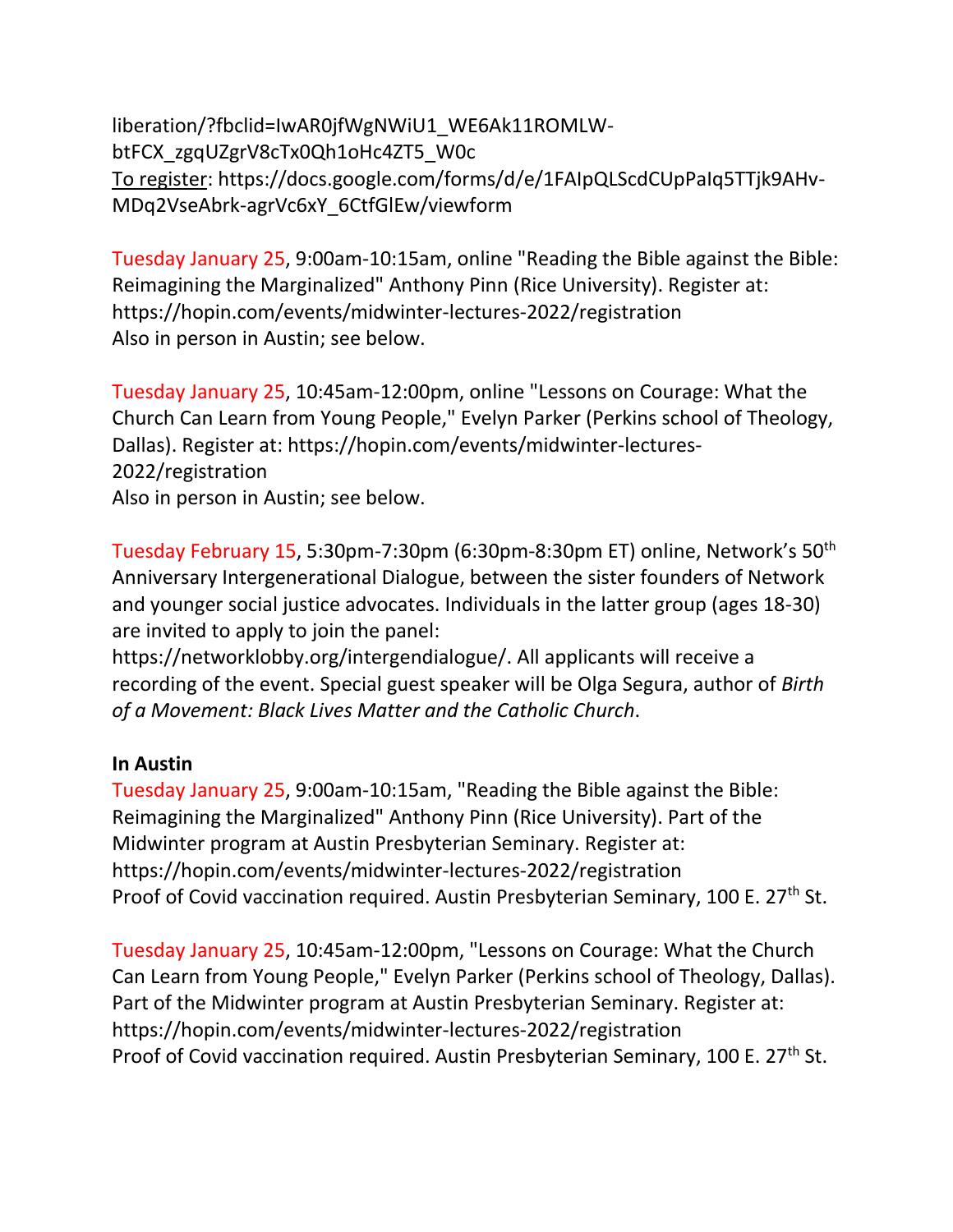Thursday February 24, 6:00pm-8:30pm, Community Engagement Meeting Hosted by the Austin Police Department. Holy Cross Church Family Life Center, 1110 Concho St., Austin.

# **In San Antonio**

Tuesday January 11, 8:30am-3:30pm, "@ The Intersection Multi-Faith Symposium," briefings every half hour by San Antonio leaders: Mayor Nirenberg, Ann Helmke, etc. Topics include Compassionate Community, housing, houselessness, domestic violence, food security, mental health, immigration, refugees, resourcing, and public safety. Register at:

[https://www.eventbrite.com/e/theintersection-multi-faith-symposium-tickets-](https://www.eventbrite.com/e/theintersection-multi-faith-symposium-tickets-220039382717)[220039382717](https://www.eventbrite.com/e/theintersection-multi-faith-symposium-tickets-220039382717)

Tuesday January 18, 5:15pm-7:30pm, San Antonio Is a "Compassionate City"? What Does This Mean? Presentations by six local activists and artist Lionel Sosa. Sponsored by Compassionate San Antonio. Refreshments, as COVID norms permit. Cody Library, 1141 Vance Jackson Road. Register at: [https://www.eventbrite.com/e/san-antonio-is-a-compassionate-city-what-does](https://www.eventbrite.com/e/san-antonio-is-a-compassionate-city-what-does-this-mean-tickets-192765275127)[this-mean-tickets-192765275127](https://www.eventbrite.com/e/san-antonio-is-a-compassionate-city-what-does-this-mean-tickets-192765275127)

Sunday January 23, 2:30pm-4:00pm, symposium "The future of Faith and Faith in the Future...Exploring Intersections of Religious practice and  $21<sup>st</sup>$  Century Life." Ron Nirenberg (mayor, san Antonio), Adam Russell Taylor (*Sojourners*), and a yetto-be-named representative from the Center for Faith-Based and Neighborhood Partnerships of the U.S. Department of Health and Human Services. Discussion of faith and the city and politics, activism and social justice, faith-based perspectives of young adults, and multi-religious collaboration. The SoL Center, University Presbyterian Church, 300 Bushnell Ave. (enter off Shook). Free. Register at: <https://sourceoflightsa.org/classes-and-events>

Wednesday January 26, 2:00pm-3:30pm, conversation about peace studies courses in San Antonio, led by Andrew J. Hill (St. Philip's College). Northwest Vista College, 3535 N. Ellison Dr. Free. Register at: [https://www.eventbrite.com/e/the](https://www.eventbrite.com/e/the-future-of-peace-conflict-studies-in-san-antonio-tickets-192635727647)[future-of-peace-conflict-studies-in-san-antonio-tickets-192635727647](https://www.eventbrite.com/e/the-future-of-peace-conflict-studies-in-san-antonio-tickets-192635727647)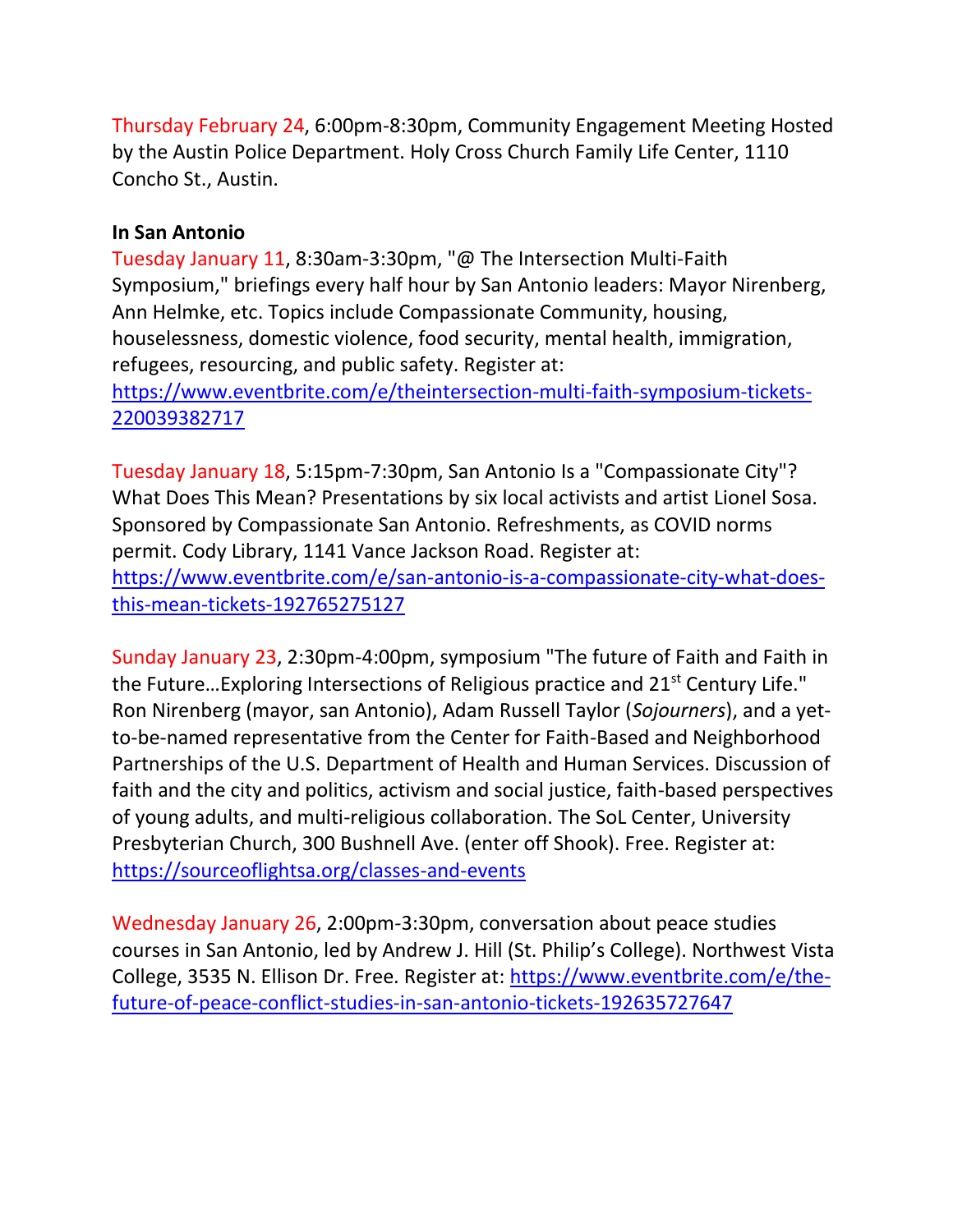#### **First Reading**

*The lectionary offers a choice of two alternative readings—Isaiah 42:1-4, 6-7 and Isaiah 40:1-5, 9-11.*

# **Isaiah 42:1-4, 6-7**

The passage is from one of the Suffering Servant songs of the second of the authors of the materials in the prophetic *Book of Isaiah*. The lectionary leaves out verse 5, which is an elaborate "thus says the Lord" reiteration. The servant will bring forth justice, but unlike the earthly king, Cyrus, it will not be by force of arms. It will not even be by agitation in the streets. It will be opening minds ("eyes") and freeing those who feel they are prisoners of darkness. With the downfall of the northern and then the southern kingdoms and the experience of exile, the history of the Covenant people had taught a better way of life, replacing the ways of the early warrior kings Saul and David.

#### **Isaiah 40:1-5, 9-11**

Here the second of the authors of the materials in the prophetic *Book of Isaiah* calls for a second Exodus, not a geographical trek through the Sinai wilderness but a spiritual one to a Jerusalem–like experience. "In the wilderness prepare the way of the Lord, make straight in the desert a highway for our God" (v. 3). In this kind of Exodus, it is not the people who traverse the desert but the Lord; the highway is for God. The prophetic author says nothing of rites and shrines; rather, the point has to do with spiritual obstacles, mountain-like and valley-like obstacles.

# **Second Reading**

*The lectionary offers a choice of two alternative readings—Acts 10:34-38 and Titus 2:11-14, 3:4-7.* 

# **Acts 10:34-38**

The passage from *The Acts of the Apostles* is situated in the house of Cornelius, who was not Jewish. Peter comes to realize that he should not stand apart from any class of people and, contrary to convention, responds favorably to an invitation to visit Cornelius and his household. He says on the occasion of his visit, "I truly comprehend that God is not one to have favorites, but one fearing Him in all nations and creating justice is acceptable to Him." How we need to realize what Peter realized! There are people who will not visit east San Antonio or west San Antonio. Others are proud of never having set foot north of Interstate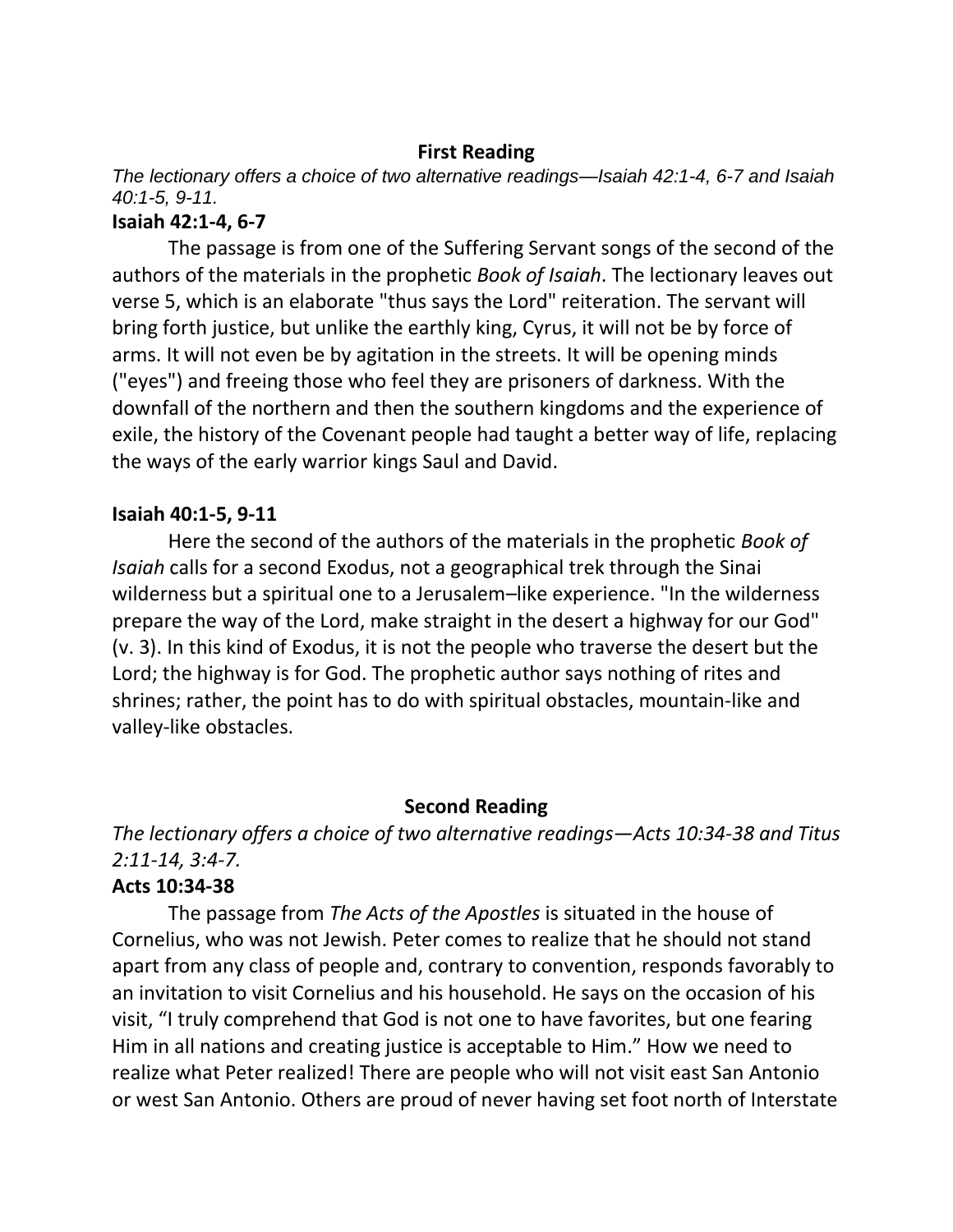410. Then there are those who would build a wall along the Rio Grande and west to the Pacific Ocean, serving as a symbol of social distance rather than any practical purpose.

#### **Pseudepigraphic Letter of Paul to Titus**

The letter to Titus is one of three parts of a work known as the Pastoral Epistles. The excerpt from the part that bears the title "Letter to Titus" quotes an early Christian saying: "But when the goodness and benevolence of God our savior appeared, he saved us not through works of justice that we did but according to His mercy…." Are salvation and works of justice mutually irrelevant or in some sense incompatible? Hardly! The "Letter to Titus" also says, just before in chapter 2, "For the grace of the saving God appeared to all people, instructing us so that, rejecting the impiety and worldly passions of humanity, we may also live in the present age with justice and piety…" (Titus 2:11-12). The point is not to engage in just and pious lives as a tactic to get an eternal reward; rather being attuned to justice and piety *is* the result of God's mercy, and living in the present age with justice and mercy come from that.

#### **Third Reading** (Luke 3.15-16, 21-22)

*In collecting the traditions about John the Baptizer, Luke interrupts the narrative of John baptizing in the Jordan and baptizing Jesus, with a reference to Herod the tyrannical tetrarch imprisoning John. The lectionary deletes this in order to maintain the continuity of the baptism narrative.* 

John the Baptist had an impact on people, as we all do. He was keenly aware of it, however, and made that impact his life mission. "(B)ut one stronger than I is coming, the strap of whose sandals I am not worthy to loosen…." If John is given pause by the thought of his own limitations and unworthiness, how could it be different for us? That is the personal side of baptism, of membership among those called out to assemble (*ekklesia*). But there is another side to it; Luke later speaks of that other side as a second baptism, one in the spirit. "…(H)e will baptize you with holy spirit and fire…"—wording that anticipates the Pentecost narrative in Luke's *Acts of the Apostles*.

Jesus saw what John and we do not see: "the holy spirit coming down in a body, like a dove upon him…." But we and the Baptizer can hear the Father speak, if we would listen: "…there was a voice from heaven: I delighted in you."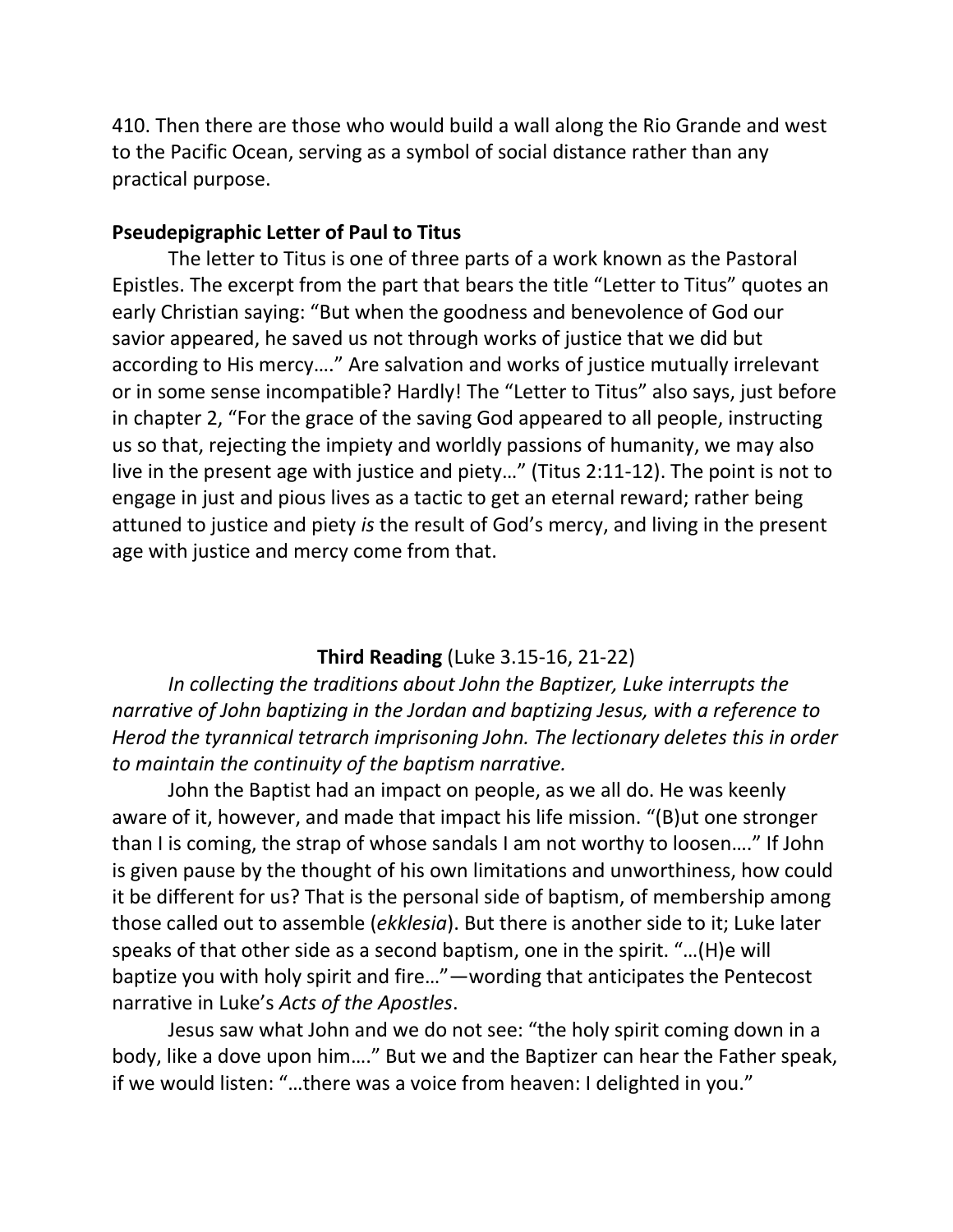With baptism, that is, with membership in Jesus' following, comes hearing, and perhaps an erstwhile quest for understanding. But there would be for us a second baptism-like experience of seeing, a recognition of things to do, imperatives that do not derive from the personal side of baptism but rather inhabit an arena to which we are called outside ourselves—notwithstanding how we feel about ourselves. We affect others, whether we will it or not. We have an impact, whether we like it or not. What is important is whether the voice in heaven can say, "I delighted in you," not whether we say we delighted in hearing it.

#### **Poem**

#### *Breakthrough*

We grasp the tangibles, reading maps, working computers, numbers and algebra.

What's beyond we have to feel,

the startling beauty of desert sunsets, the good of a friendly face, the weighty impact of sudden truth.

Tom Keene and Muse March 5, 2021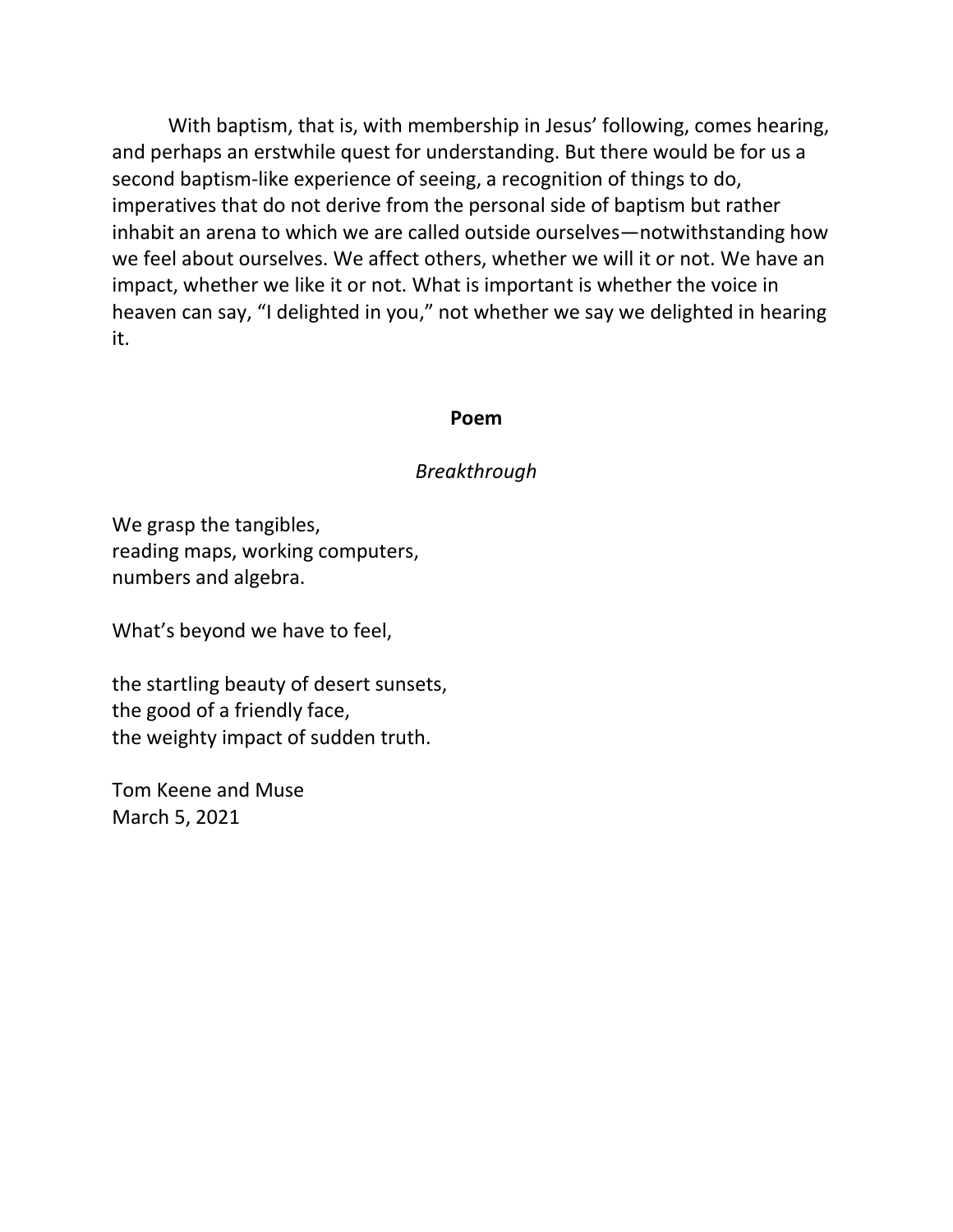# **Peace & Apartheid**

# by Jonathan Kuttab<sup>1</sup>

"*This week, some of our friends in Sweden have asked the Church of Sweden at their general meeting to pass a resolution to investigate if an Apartheid System exists in Israel. Twelve bishops from the church of Sweden have attacked the proposition saying it is not helpful for peace between both Palestinians and Israelis.*"

It is natural to think that Jesus, the Prince of Peace, and by extension his modern followers should champion peace and promote it as a value that transcends all others. Yet, there are situations when "peace" itself becomes the enemy and it becomes the proper position of the church to take a prophetic, albeit unpopular, stance. Whether the evil being addressed is slavery, racism, tyranny, women's oppression, or apartheid, it is totally unacceptable to take a mild, compromising stance that avoids confrontation with the oppressive authorities. The classic "it is not helpful for peace" line has been used too often by the powerful and those who support them to prevent an honest, if potentially disturbing, discourse regarding the many sins of an oppressive regime. Often what is required therefore is not "peace," but a forthright prophetic and disruptive stand against injustice.

A prophet is rarely concerned with "peace and quiet," since it is usually just a formula for the acceptance of an unjust situation. For this reason, prophets are rarely popular, and always face the possibility of persecution. Even Jesus, the Prince of Peace, found himself often in conflict with the religious and political authorities of his day. He often spoke out against their hypocrisy, overturning the tables of the money changers in the Temple while declaring: "The zeal of [God's] house has consumed me!!" In the end, his prophetic message led to his being crucified.

In the case of Israel, a sober investigation of its apartheid policies is an essential first step towards the establishment of a just peace. This is particularly true because Israel pretends to be a democracy and claims much of its support in the West and among western Christians on the basis of such alleged "common values" as democracy, freedom, and the rule of law.

<sup>1</sup> Jonathan Kuttab is a Palestinian Christian and leading human rights attorney. For more information: [https://www.mei.edu/profile/jonathan-kuttab.](https://www.mei.edu/profile/jonathan-kuttab) This essay was distributed during Advent by FOSNA, Friends of Sabeel North America.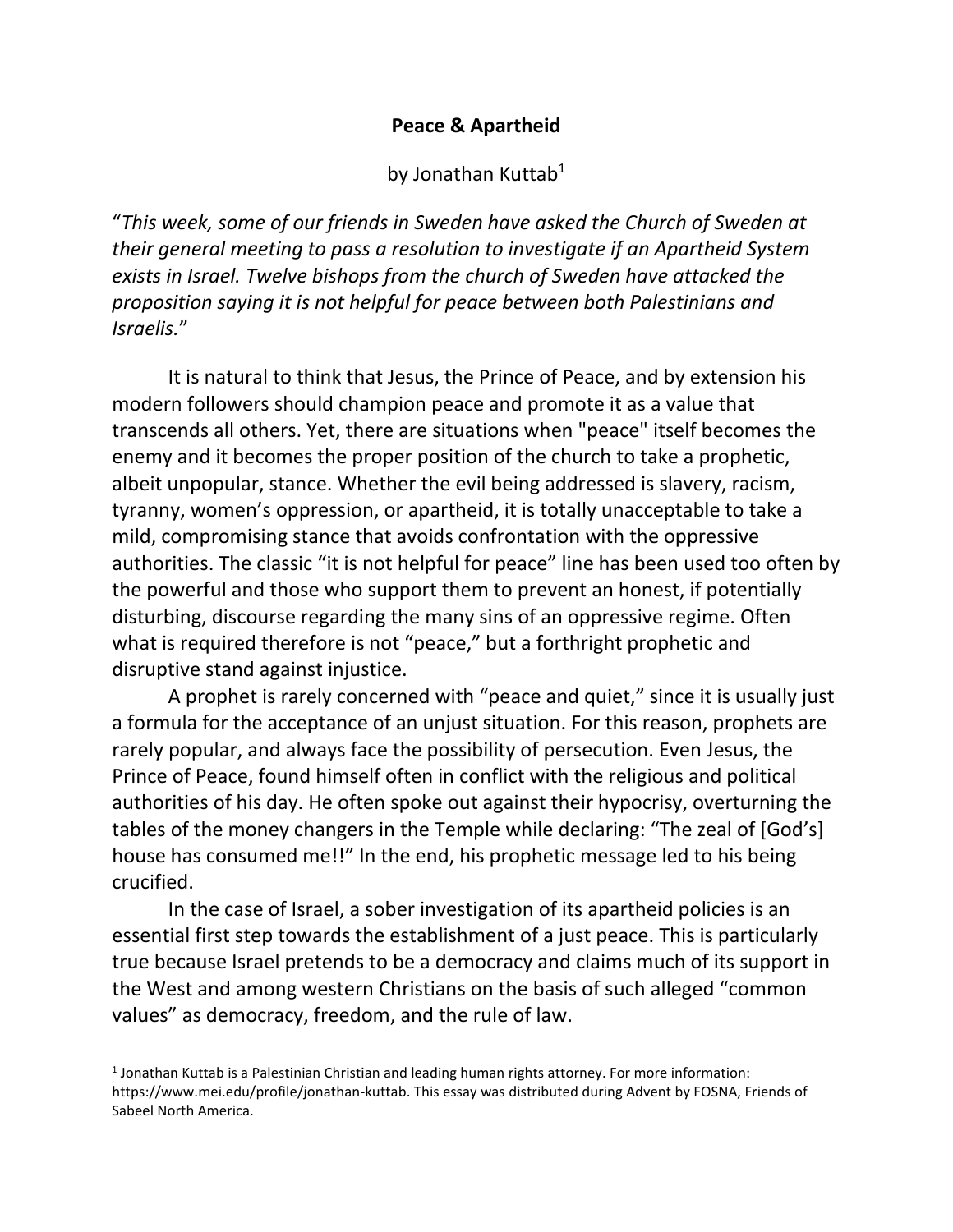A proper investigation into the practice of apartheid may even be useful in bringing to light practices that Israelis themselves would find difficult to justify on moral grounds. It would be like lifting a mirror to their faces and challenging them to be true to the higher values they claim for themselves. This cannot be done, of course, as long as they insist on maintaining supremacist ideologies, laws, and practices that favor Jews over non-Jewish Palestinians. Such discrimination is integral to the very idea of a Jewish state, and unless challenged it will continue to favor Jews and preserve the oppression of Palestinians.

The Church may not be able, at this time, to bring an end to the oppression of the Palestinians and compel the establishment of a more equal and democratic reality, but that is not the function of the Church. The Church is called to be a prophetic witness, calling out unjust and evil practices, institutions, and ideologies—trusting God with the ultimate outcome. It is precisely this ultimate outcome towards which we look during the season of Advent, for it is this vision of ultimate justice that inspires our resistance and strengthens our resolve in the face of seemingly insurmountable odds.

In the end, those who claim that Israel does not in fact practice anything akin to apartheid (and there are some who believe that) should welcome a proper investigation as to whether Israel indeed practices apartheid. The criteria are clear under international law and should be meticulously and fairly applied to Israel or any other state. Those who reject even such scrutiny are not advocating for peace but for the uncritical acceptance of an evil and oppressive status quo. They do no favors to Palestinians, Israelis, or the cause of peace, and they certainly do not honor the teachings of Christ in this contentious region.

**Links**

Pax Christi International <http://www.paxchristi.net/>

Pax Christi U.S.A. [http://www.paxchristiusa.org](http://www.paxchristiusa.org/)

Pax Christi Texas [http://www.paxchristitexas.org](http://www.paxchristitexas.org/)